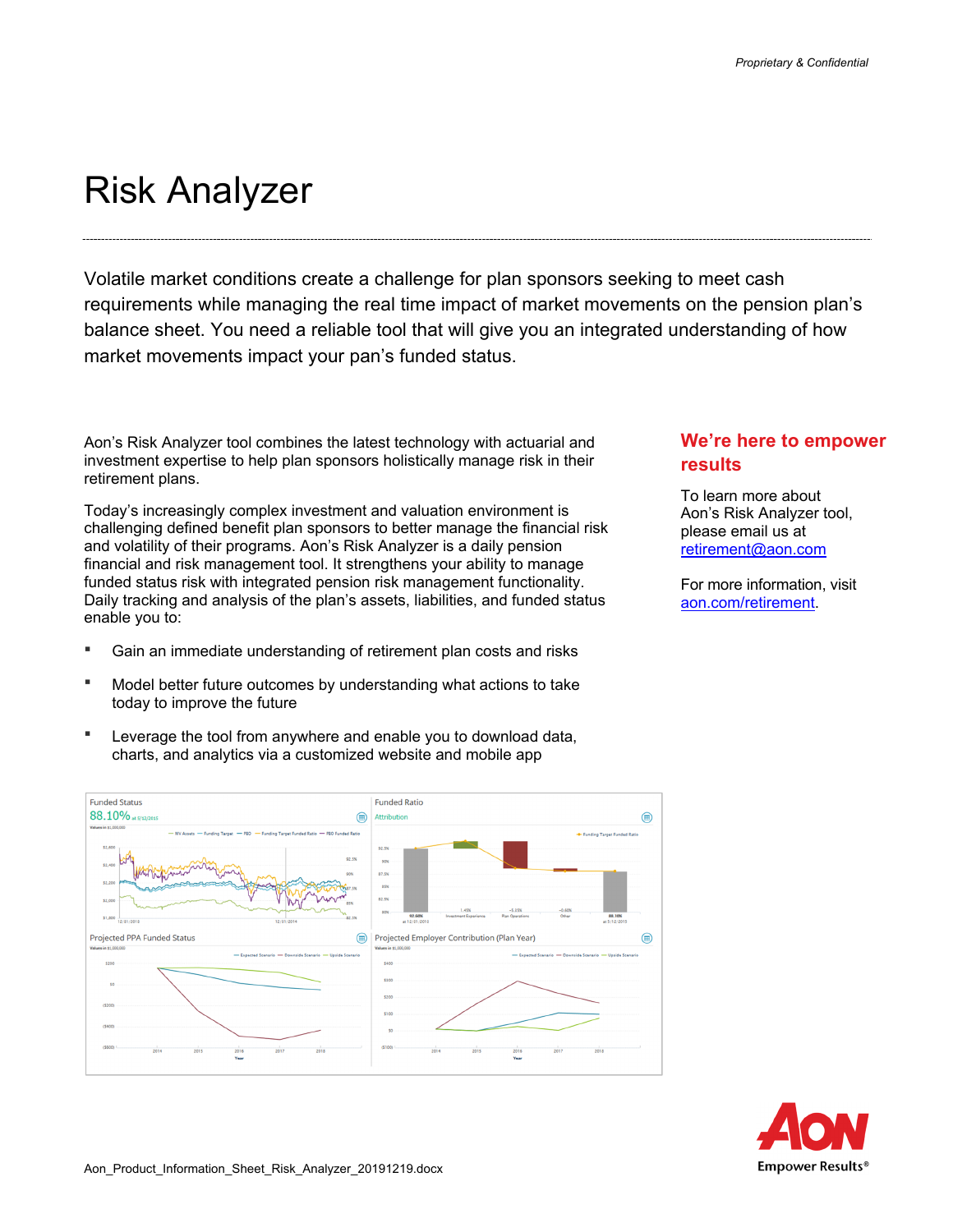## **Daily Tracking and Attribution Analysis**

With Risk Analyzer, you gain daily insights into funded status and access to an array of robust analytics.

- Daily Tracking of Assets and Liabilities. Pull daily asset information and track multiple liabilities on a daily basis
- Daily Attribution Analysis. Achieve a greater understanding of the underlying risk to the financial health of the plan through daily analysis of market movements and cash flow impact on assets and liabilities
- Sensitivity Analysis. Gain an appreciation for the plan's exposure to significant events in interest rates and equity markets by quantifying the top risks to the plan's funded status
- Hedging Analysis. Perform a detailed analysis of the distribution of duration along the yield curve and evaluate the impact on assets and liabilities of changes in interest rates and credit spreads
- Glide Path Tracking. Peg the daily funded status of plans that have adopted a dynamic investment policy